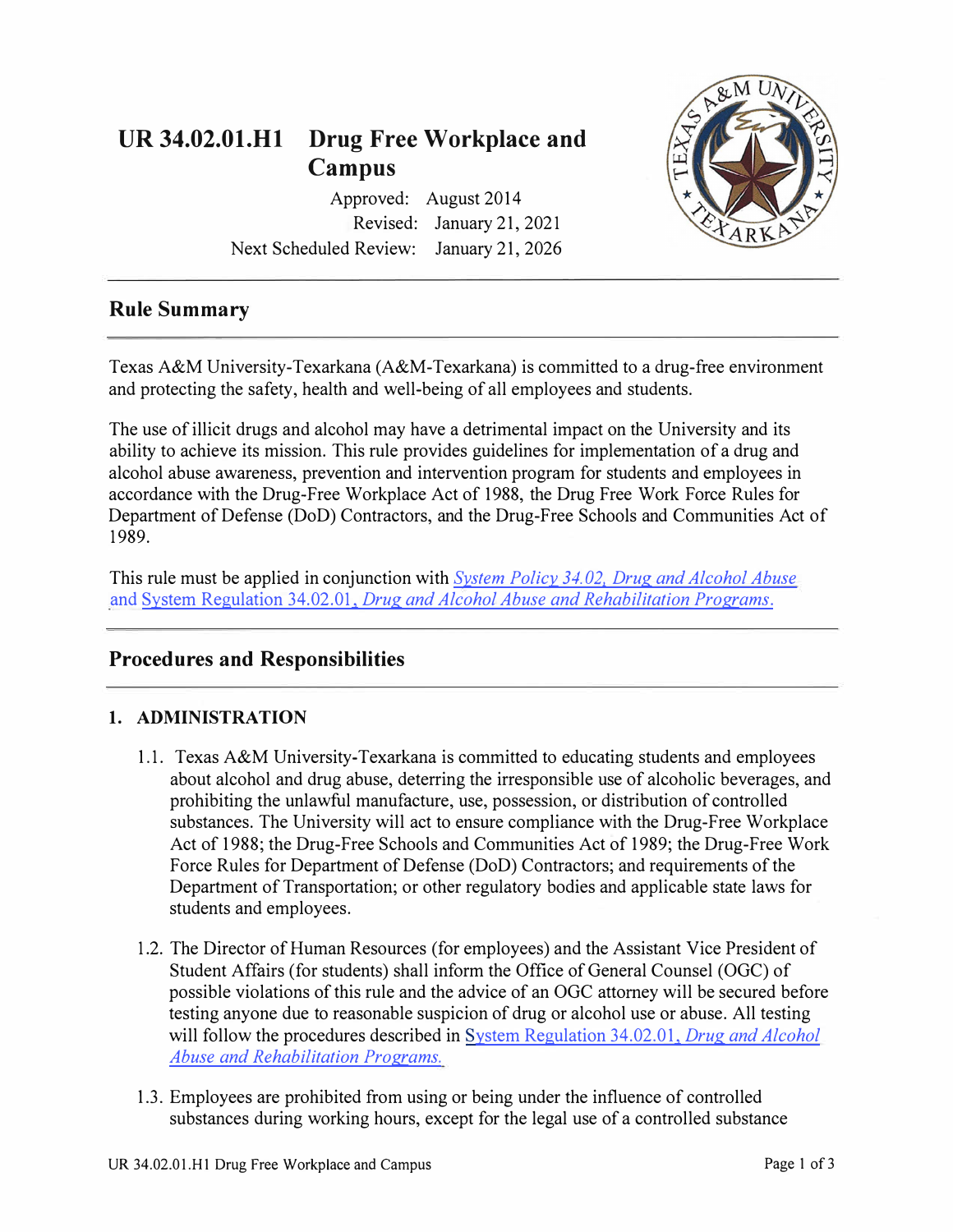prescribed by a licensed physician that is used only in the manner, combination, and quantity prescribed.

- 1 .4. Students and employees in violation of this rule may be subject to disciplinary action, which may include dismissal, expulsion, and/or referral for prosecution.
- 1.5. In addition to this rule, students are subject to the alcohol or drug policies found in the Student Code of Conduct. Student-athletes are also subject to the policies related to participation in intercollegiate athletics.

#### **2. AWARENESS AND PREVENTION**

- 2.1. To implement an effective alcohol and drug-free awareness and prevention program, the University will use both formal and informal channels of communication to:
	- 2.1.1. Disseminate information describing patterns of addiction and the physical, mental, and emotional consequences that result from the abuse of alcohol and controlled/illegal substances.
	- 2.1.2. Distribute information that describes and encourages the use of counseling and treatment modalities available to both students and employees in the local and regional area.
	- 2.1.3. Make available to campus population referrals to local treatment centers and counseling programs. These referrals will be made within a supportive confidential and non-punitive environment under the auspices of the University Counseling Center, the Office of Student Affairs, the Employee Assistance Program and/or Human Resources.
- 2.2. Students and employees must receive materials annually that contain standards of conduct, a description of the various laws that apply regarding alcohol and drugs, a description of the various health risks of drug and alcohol abuse, a description of counseling and treatment programs that are available, and a statement on the sanctions the university will impose for a violation of the standards of conduct. The Office of Human Resources will notify each employee and the Office of Student Life will notify each student electronically or in writing.
- 2.3. The Clery Compliance Committee will implement the university's alcohol and drug-free awareness and prevention program and biennially review and report on the program in accordance with this rule an[d System Regulation 34.02.01,](https://policies.tamus.edu/34-02-01.pdf) *Drug and Alcohol Abuse and [Rehabilitation Programs.](https://policies.tamus.edu/34-02-01.pdf)*

## **3. RESPONSIBILITY TO REPORT AND INVESTIGATE**

3 .1. Employees and students are responsible for reporting a reasonable suspicion of drug or alcohol abuse by employees or students to their immediate supervisor, Human Resources, Office of Student Life, or the University Police Department.